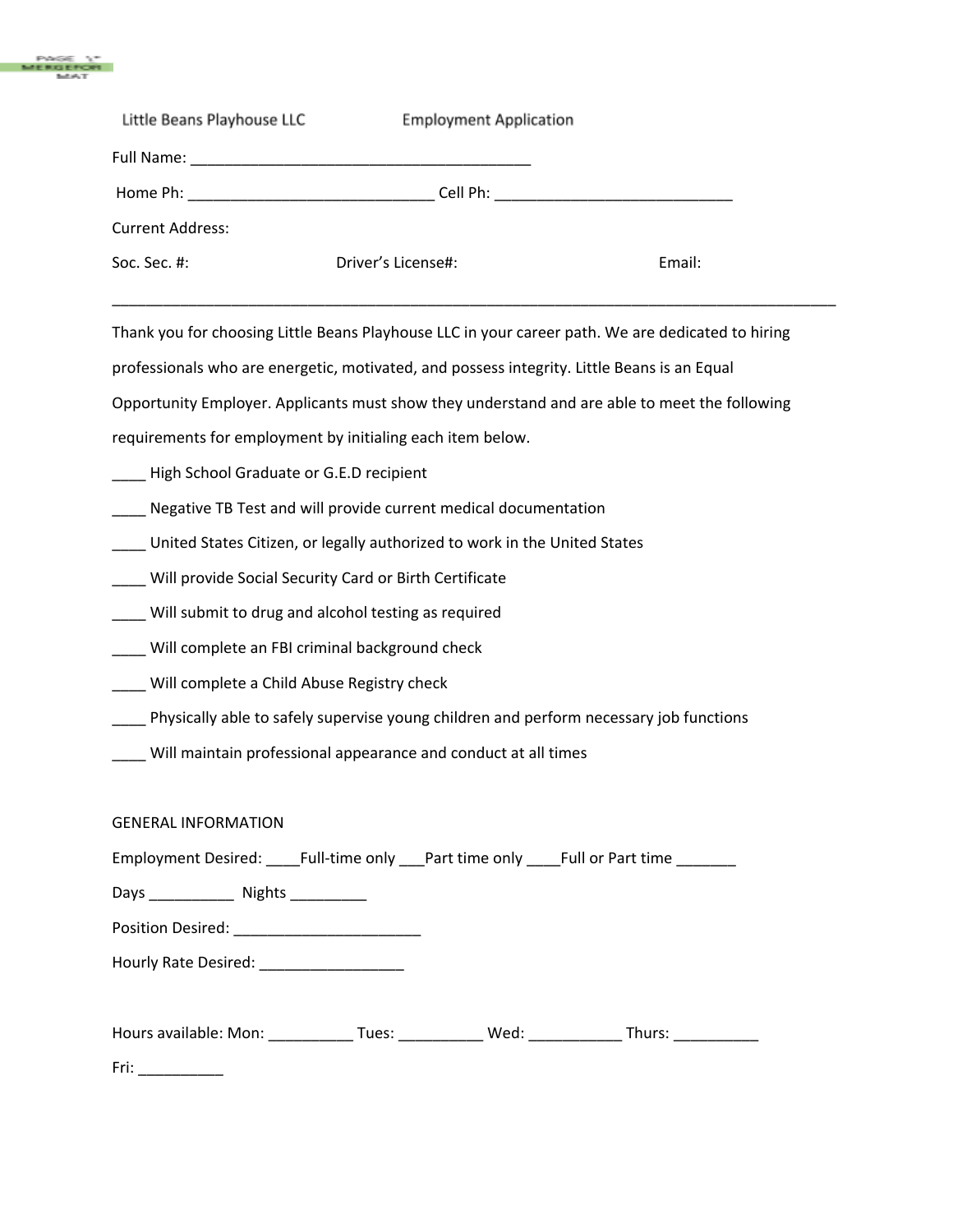

# Are you be easily seeking the permanent work of the Application

## 3 PERSONAL REFERENCES (do not list family or previous employers) Skip if included in resume

| <b>Name</b> | <b>Address</b> | <b>Phone Number</b> | Relationship |
|-------------|----------------|---------------------|--------------|
|             |                |                     |              |
|             |                |                     |              |
|             |                |                     |              |

\_\_\_\_\_\_\_\_\_\_\_\_\_\_\_\_\_\_\_\_\_\_\_\_\_\_\_\_\_\_\_\_\_\_\_\_\_\_\_\_\_\_\_\_\_\_\_\_\_\_\_\_\_\_\_\_\_\_\_\_\_\_\_\_\_\_\_\_\_\_\_\_\_\_\_\_\_\_\_\_\_\_\_

\_\_\_\_\_\_\_\_\_\_\_\_\_\_\_\_\_\_\_\_\_\_\_\_\_\_\_\_\_\_\_\_\_\_\_\_\_\_\_\_\_\_\_\_\_\_\_\_\_\_\_\_\_\_\_\_\_\_\_\_\_\_\_\_\_\_\_\_\_\_\_\_\_\_\_\_\_\_\_\_\_\_\_

\_\_\_\_\_\_\_\_\_\_\_\_\_\_\_\_\_\_\_\_\_\_\_\_\_\_\_\_\_\_\_\_\_\_\_\_\_\_\_\_\_\_\_\_\_\_\_\_\_\_\_\_\_\_\_\_\_\_\_\_\_\_\_\_\_\_\_\_\_\_\_\_\_\_\_\_\_\_\_\_\_\_\_

\_\_\_\_\_\_\_\_\_\_\_\_\_\_\_\_\_\_\_\_\_\_\_\_\_\_\_\_\_\_\_\_\_\_\_\_\_\_\_\_\_\_\_\_\_\_\_\_\_\_\_\_\_\_\_\_\_\_\_\_\_\_\_\_\_\_\_\_\_\_\_\_\_\_\_\_\_\_\_\_\_\_\_

## EDUCATIONAL EXPERIENCE

High School attended/address/year graduated

College attended/Degree or number years completed/Major

List courses completed or relevant childcare training (CPR, First Aid, Child Development,

\_\_\_\_\_\_\_\_\_\_\_\_\_\_\_\_\_\_\_\_\_\_\_\_\_\_\_\_\_\_\_\_\_\_\_\_\_\_\_\_\_\_\_\_\_\_\_\_\_\_\_\_\_\_\_\_\_\_\_\_\_\_\_\_\_\_\_\_\_\_

etc.)\_\_\_\_\_\_\_\_\_\_\_\_\_\_\_\_\_\_\_\_\_\_\_\_\_\_\_\_\_\_\_\_\_\_\_\_\_\_\_\_\_\_\_\_\_\_\_\_\_\_\_\_\_\_\_\_\_\_\_\_\_\_\_\_\_\_\_\_\_\_\_\_\_\_\_\_\_\_

List other skills, vocational, and technical

### EMPLOYMENT HISTORY (begin with most recent)

| Employer | Title | Time at job | Reason for leaving |
|----------|-------|-------------|--------------------|
|          |       |             |                    |
|          |       |             |                    |
|          |       |             |                    |
|          |       |             |                    |
|          |       |             |                    |
|          |       |             |                    |
|          |       |             |                    |
|          |       |             |                    |
|          |       |             |                    |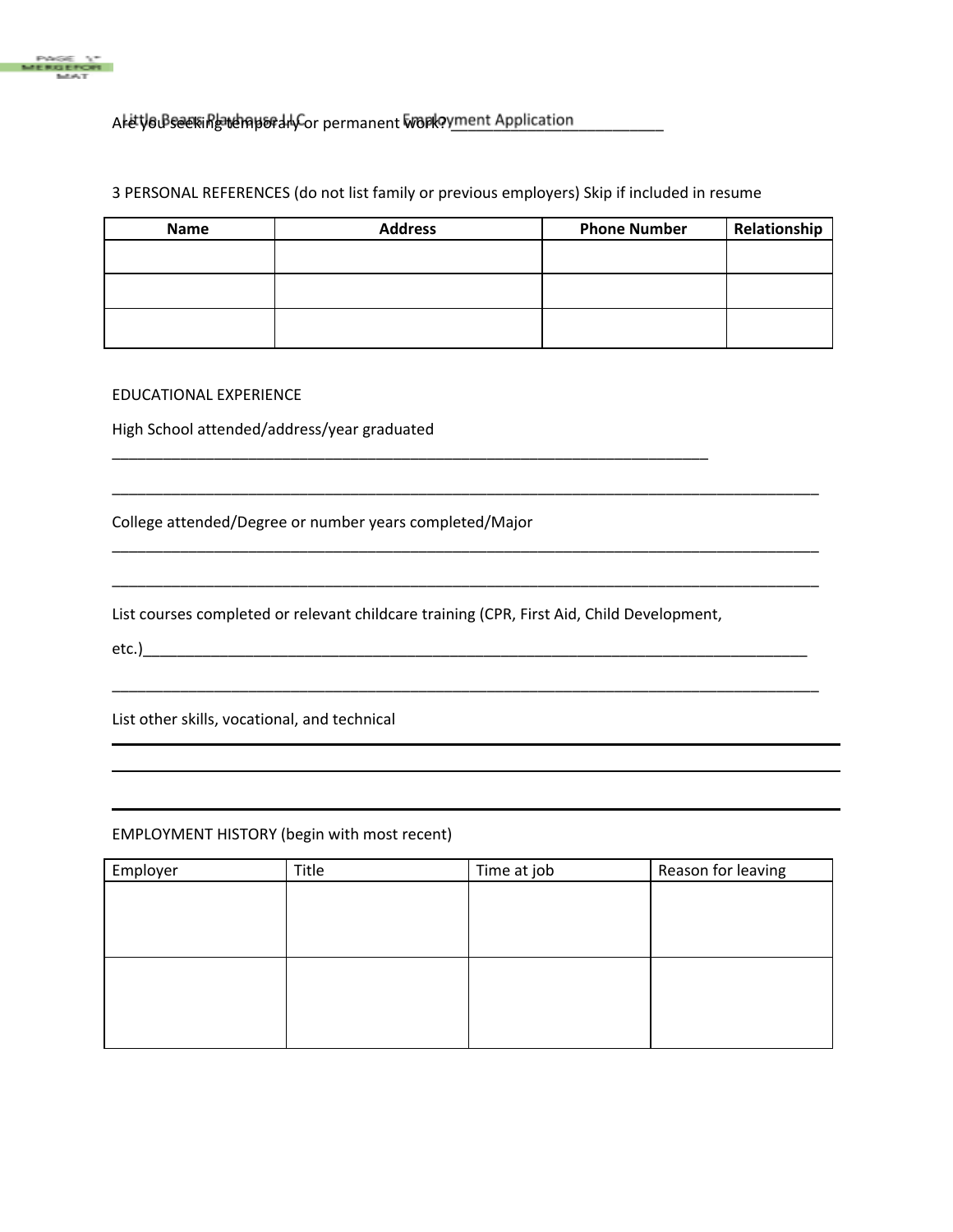

| Little Beans Playhouse LLC | <b>Employment Application</b> |  |
|----------------------------|-------------------------------|--|
|                            |                               |  |
|                            |                               |  |
|                            |                               |  |

OFFENSES – Criminal background checks will be conducted on all applicants.

Have you ever pled guilty, no contest or been convicted of any criminal offense? If yes, explain:

\_\_\_\_\_\_\_\_\_\_\_\_\_\_\_\_\_\_\_\_\_\_\_\_\_\_\_\_\_\_\_\_\_\_\_\_\_\_\_\_\_\_\_\_\_\_\_\_\_\_\_\_\_\_\_\_\_\_\_\_\_\_\_\_\_\_\_\_\_\_\_\_\_\_\_\_\_\_\_

Has a report of child maltreatment ever been made against you? If yes explain:

Has a court ever denied parental, custodial, or visitation rights as a result of neglect or abuse of a child? If yes, explain:

\_\_\_\_\_\_\_\_\_\_\_\_\_\_\_\_\_\_\_\_\_\_\_\_\_\_\_\_\_\_\_\_\_\_\_\_\_\_\_\_\_\_\_\_\_\_\_\_\_\_\_\_\_\_\_\_\_\_\_\_\_\_\_\_\_\_\_\_\_\_\_\_\_\_\_\_\_\_\_\_\_\_\_\_\_

\_\_\_\_\_\_\_\_\_\_\_\_\_\_\_\_\_\_\_\_\_\_\_\_\_\_\_\_\_\_\_\_\_\_\_\_\_\_\_\_\_\_\_\_\_\_\_\_\_\_\_\_\_\_\_\_\_\_\_\_\_\_\_\_\_\_\_\_\_\_\_\_\_\_\_\_\_\_\_\_\_\_\_\_\_

\_\_\_\_\_\_\_\_\_\_\_\_\_\_\_\_\_\_\_\_\_\_\_\_\_\_\_\_\_\_\_\_\_\_\_\_\_\_\_\_\_\_\_\_\_\_\_\_\_\_\_\_\_\_\_\_\_\_\_\_\_\_\_\_\_\_\_\_\_\_\_\_\_\_\_\_\_\_\_\_\_\_\_\_\_

\_\_\_\_\_\_\_\_\_\_\_\_\_\_\_\_\_\_\_\_\_\_\_\_\_\_\_\_\_\_\_\_\_\_\_\_\_\_\_\_\_\_\_\_\_\_\_\_\_\_\_\_\_\_\_\_\_\_\_\_\_\_\_\_\_\_\_\_\_\_\_\_\_\_\_\_\_\_\_\_\_\_\_\_\_

\_\_\_\_\_\_\_\_\_\_\_\_\_\_\_\_\_\_\_\_\_\_\_\_\_\_\_\_\_\_\_\_\_\_\_\_\_\_\_\_\_\_\_\_\_\_\_\_\_\_\_\_\_\_\_\_\_\_\_\_\_\_\_\_\_\_\_\_\_\_\_\_\_\_\_\_\_\_\_\_\_\_\_\_\_

\_\_\_\_\_\_\_\_\_\_\_\_\_\_\_\_\_\_\_\_\_\_\_\_\_\_\_\_\_\_\_\_\_\_\_\_\_\_\_\_\_\_\_\_\_\_\_\_\_\_\_\_\_\_\_\_\_\_\_\_\_\_\_\_\_\_\_\_\_\_\_\_\_\_\_\_\_\_\_\_\_\_\_\_\_

\_\_\_\_\_\_\_\_\_\_\_\_\_\_\_\_\_\_\_\_\_\_\_\_\_\_\_\_\_\_\_\_\_\_\_\_\_\_\_\_\_\_\_\_\_\_\_\_\_\_\_\_\_\_\_\_\_\_\_\_\_\_\_\_\_\_\_\_\_\_\_\_\_\_\_\_\_\_\_\_\_\_\_\_\_

\_\_\_\_\_\_\_\_\_\_\_\_\_\_\_\_\_\_\_\_\_\_\_\_\_\_\_\_\_\_\_\_\_\_\_\_\_\_\_\_\_\_\_\_\_\_\_\_\_\_\_\_\_\_\_\_\_\_\_\_\_\_\_\_\_\_\_\_\_\_\_\_\_\_\_\_\_\_\_\_\_\_\_\_\_

\_\_\_\_\_\_\_\_\_\_\_\_\_\_\_\_\_\_\_\_\_\_\_\_\_\_\_\_\_\_\_\_\_\_\_\_\_\_\_\_\_\_\_\_\_\_\_\_\_\_\_\_\_\_\_\_\_\_\_\_\_\_\_\_\_\_\_\_\_\_\_\_\_\_\_\_\_\_\_\_\_\_\_\_\_

\_\_\_\_\_\_\_\_\_\_\_\_\_\_\_\_\_\_\_\_\_\_\_\_\_\_\_\_\_\_\_\_\_\_\_\_\_\_\_\_\_\_\_\_\_\_\_\_\_\_\_\_\_\_\_\_\_\_\_\_\_\_\_\_\_\_\_\_\_\_\_\_\_\_\_\_\_\_\_\_\_\_\_\_\_

\_\_\_\_\_\_\_\_\_\_\_\_\_\_\_\_\_\_\_\_\_\_\_\_\_\_\_\_\_\_\_\_\_\_\_\_\_\_\_\_\_\_\_\_\_\_\_\_\_\_\_\_\_\_\_\_\_\_\_\_\_\_\_\_\_\_\_\_\_\_\_\_\_\_\_\_\_\_\_\_\_\_\_\_\_

While employed in a childcare program, have you ever been the subject of disciplinary action or been

responsible for a child care facility receiving an administrative or disciplinary action? If yes, explain:

PLEASE ANSWER THE FOLLOWING QUESTIONS:

\_\_\_\_\_\_\_\_\_\_\_\_\_\_\_\_\_\_\_\_\_\_\_\_\_\_\_\_\_\_\_\_\_\_\_\_\_\_\_\_\_\_\_\_\_\_\_\_\_\_

What are your career goals and objectives?

Why should Little Beans hire you? \_\_\_\_\_\_\_\_\_\_\_\_\_\_\_\_\_\_\_\_\_\_\_\_\_\_\_\_\_\_\_\_\_\_\_\_\_\_\_\_\_\_\_\_\_\_\_\_\_\_\_\_\_\_\_\_

Define PROFESSIONAL CONDUCT. How does it apply to a child care program? \_\_\_\_\_\_\_\_\_\_\_\_\_\_\_\_\_\_\_\_\_\_

Define CUSTOMER SERVICE and how it relates to a child care program? \_\_\_\_\_\_\_\_\_\_\_\_\_\_\_\_\_\_\_\_\_\_\_\_\_\_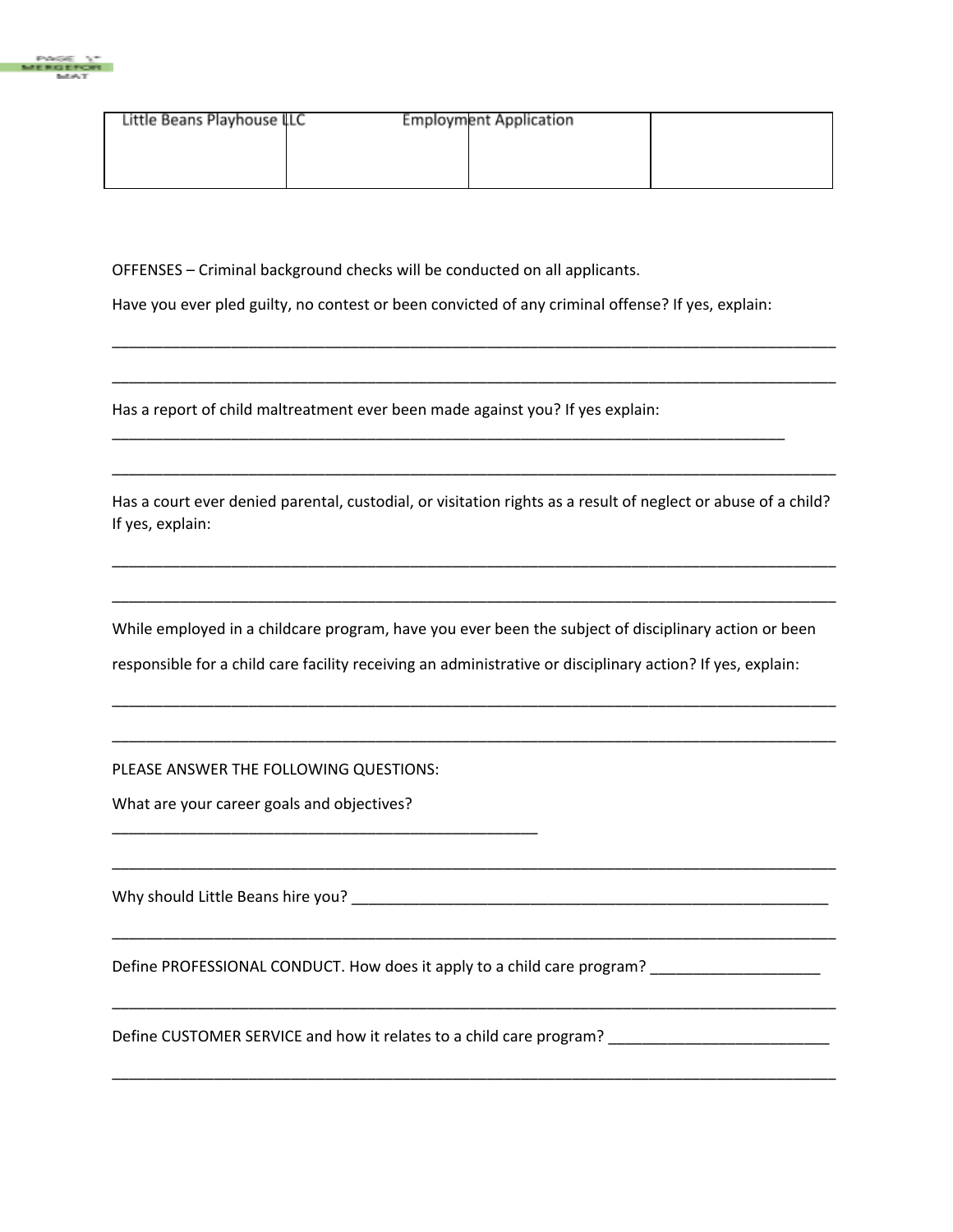

Desterne wor position on guidance as it relates to 3-year-old caling over a toy.

An application form sometimes makes it difficult to adequately summarize a complete background. Use the space below to summarize any additional information necessary to describe your full qualifications for the specific position for which you are applying.

I hereby certify that all information contained in this application is true and correct. I understand that any misrepresentation, falsification, or consequential omission of information may render this application void, or if employed may result in immediate termination. I further consent and agree to submit to any job related medical exams or drug tests that might be required and agree to provide any information that may be needed to facilitate such tests. I authorize the individuals and institutions named above to give information regarding my employment, character, and qualification, hereby releasing them from all liability for issuing such information

\_\_\_\_\_\_\_\_\_\_\_\_\_\_\_\_\_\_\_\_\_\_\_\_\_\_\_\_\_\_\_\_\_\_\_\_\_\_\_\_\_\_\_\_\_\_\_\_\_\_\_\_\_\_\_\_\_\_\_\_\_\_\_\_\_\_\_\_\_\_\_\_\_\_\_\_

\_\_\_\_\_\_\_\_\_\_\_\_\_\_\_\_\_\_\_\_\_\_\_\_\_\_\_\_\_\_\_\_\_\_\_\_\_\_\_\_\_\_\_\_\_\_\_\_\_\_\_\_\_\_\_\_\_\_\_\_\_\_\_\_\_\_\_\_\_\_\_\_\_\_\_\_

Printed name/Signature of Applicant Date: